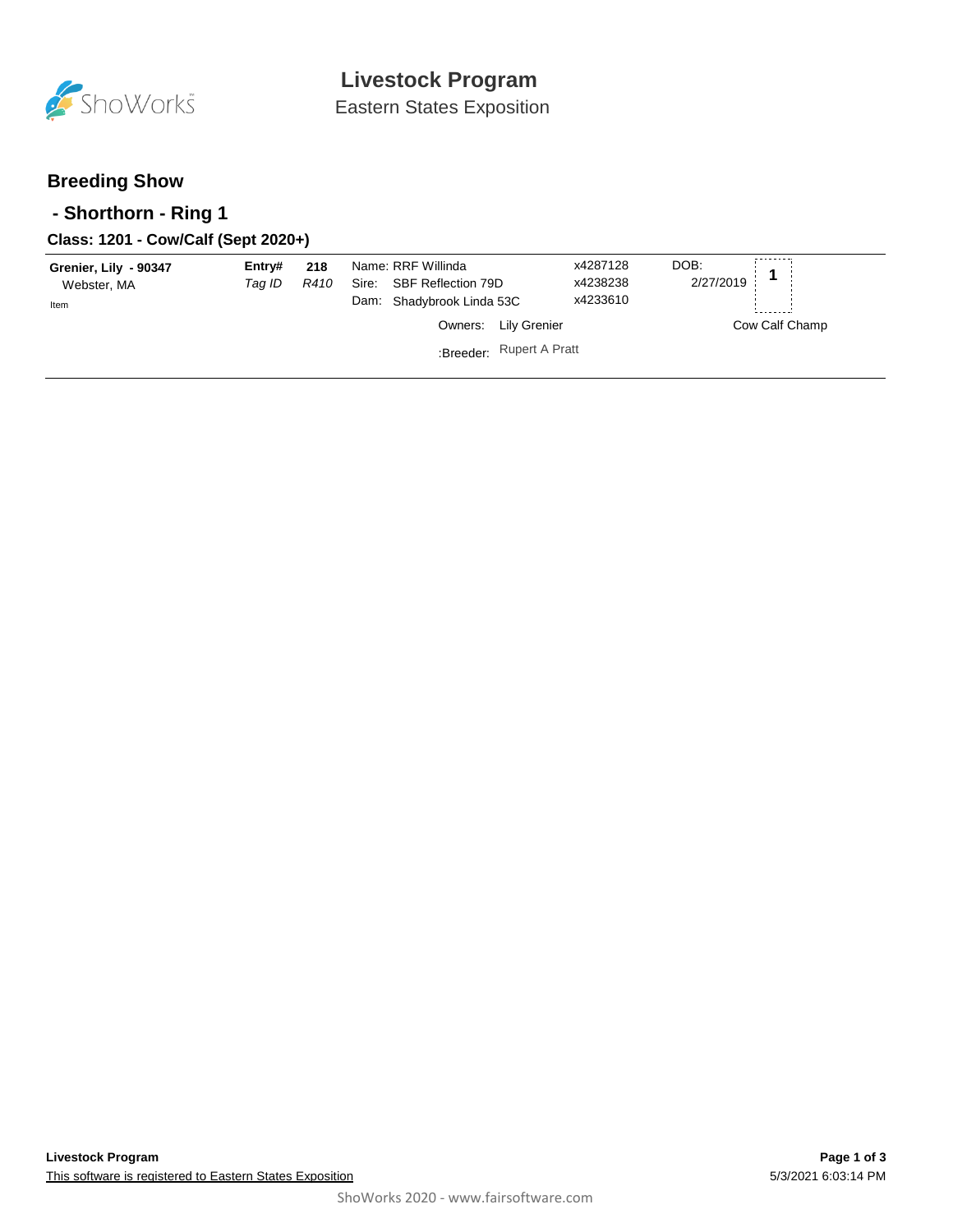

# **Livestock Program**

Eastern States Exposition

#### **Class: 1209 - Summer Yearling (May-Aug 2020)**

| Wacome, Aubrey - 90400<br>Canaan, ME<br>Item        | Entry#<br>Tag ID | 301<br>C11H | Name: CCC Miss Fancy<br>R-C WG Damn Proud<br>Sire:<br>Dam: CCC Lily                                                                                                 | x4307299<br>x4168708<br>x4233555 | DOB:<br>$\mathbf 2$<br>5/22/2020 |
|-----------------------------------------------------|------------------|-------------|---------------------------------------------------------------------------------------------------------------------------------------------------------------------|----------------------------------|----------------------------------|
|                                                     |                  |             | Aubrey Wacome<br>Owners:                                                                                                                                            |                                  |                                  |
|                                                     |                  |             | <b>Brian &amp; Sally Caverly</b><br>:Breeder:                                                                                                                       |                                  |                                  |
| Shultz, Natalie - 90377<br>Poughkeepsie, NY<br>Item | Entry#<br>Tag ID | 199<br>2020 | Name: Armstrong Felecia 2020<br>PVF Ruger 17C<br>Sire:<br>Little Cedar Felecia 1830 ET<br>Dam:<br><b>Natalie Shultz</b><br>Owners:<br>Benjamin P Allen<br>:Breeder: | x4306627<br>x4225376<br>x4272772 | DOB:<br>5/15/2020                |